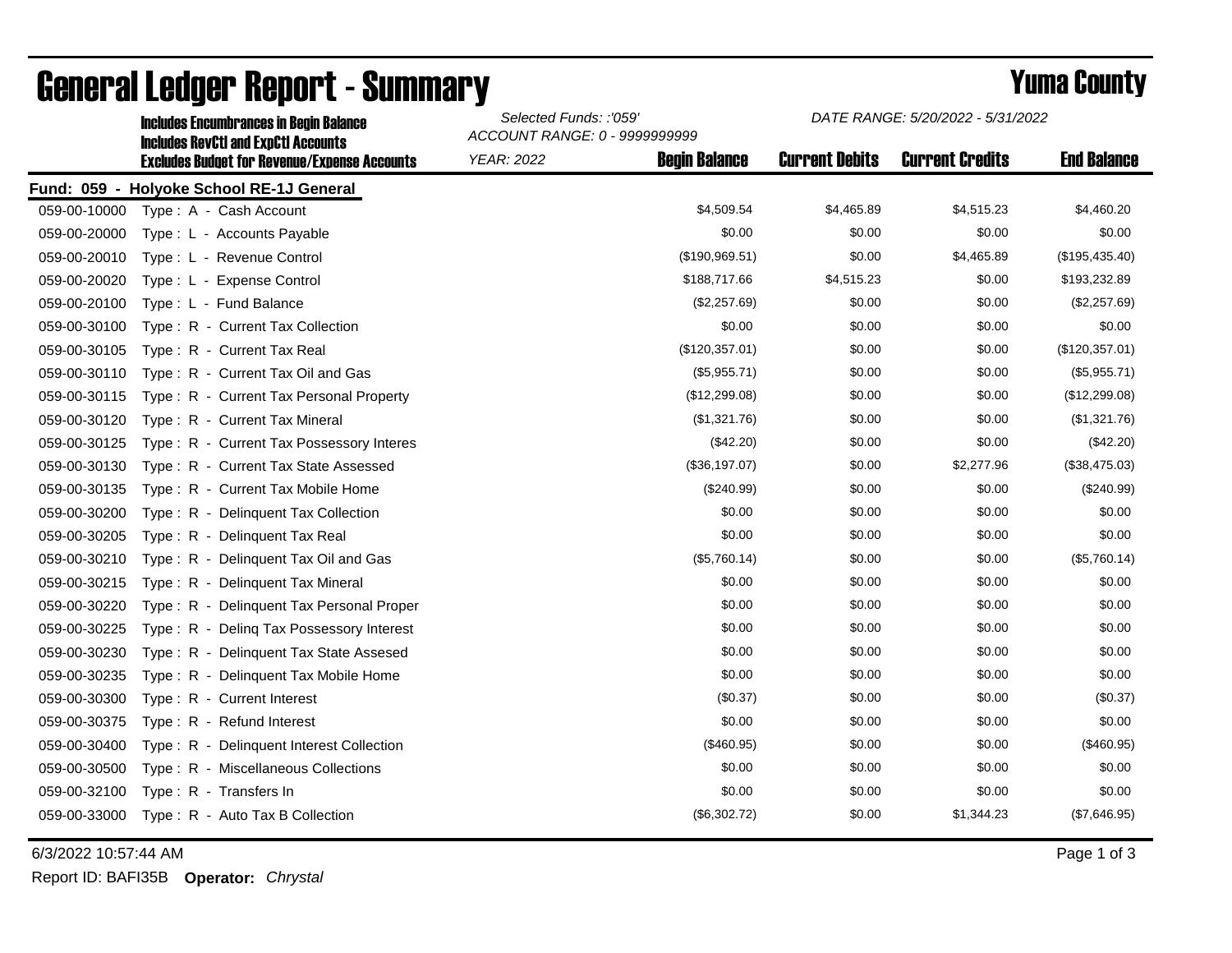|                  |                                                     | <b>Includes Encumbrances in Begin Balance</b><br><b>Includes RevCtI and ExpCtI Accounts</b> |                                          | Selected Funds: :'059'<br>ACCOUNT RANGE: 0 - 9999999999 |                             | DATE RANGE: 5/20/2022 - 5/31/2022 |                       |        |                                  |                    |
|------------------|-----------------------------------------------------|---------------------------------------------------------------------------------------------|------------------------------------------|---------------------------------------------------------|-----------------------------|-----------------------------------|-----------------------|--------|----------------------------------|--------------------|
|                  | <b>Excludes Budget for Revenue/Expense Accounts</b> |                                                                                             |                                          | <b>YEAR: 2022</b>                                       |                             | <b>Begin Balance</b>              | <b>Current Debits</b> |        | <b>Current Credits</b>           | <b>End Balance</b> |
| <b>Fund: 059</b> |                                                     | - Holyoke School RE-1J General                                                              |                                          |                                                         |                             |                                   |                       |        |                                  |                    |
| 059-00-33100     |                                                     | Type: $R -$ Auto Tax A & F Collection                                                       |                                          |                                                         |                             | (\$2,031.51)                      |                       | \$0.00 | \$843.70                         | (\$2,875.21)       |
| 059-00-49100     |                                                     | Type: X - Treasurer Fees                                                                    |                                          |                                                         |                             | \$456.62                          |                       | \$5.69 | \$0.00                           | \$462.31           |
| 059-00-49401     |                                                     | Type: X - Transfer Out                                                                      |                                          |                                                         |                             | \$0.00                            |                       | \$0.00 | \$0.00                           | \$0.00             |
| 059-00-49500     |                                                     | Type: X - Checks Written / ACH Transfer                                                     |                                          |                                                         |                             | \$188,261.04                      | \$4.509.54            |        | \$0.00                           | \$192,770.58       |
|                  |                                                     |                                                                                             | Fund: 059 - Holyoke School RE-1J General |                                                         | Totals :                    | (\$2,251.85)                      | \$13,496.35           |        | \$13,447.01                      | (\$2,202.51)       |
|                  |                                                     |                                                                                             | <b>Total Fund Revenues:</b>              | \$4,465.89                                              | <b>Total Fund Expenses:</b> |                                   | \$4,515,23            |        | <b>Net Revenue Over Expense:</b> | (\$49.34)          |

## General Ledger Report - Summary **Example 2018** Yuma County